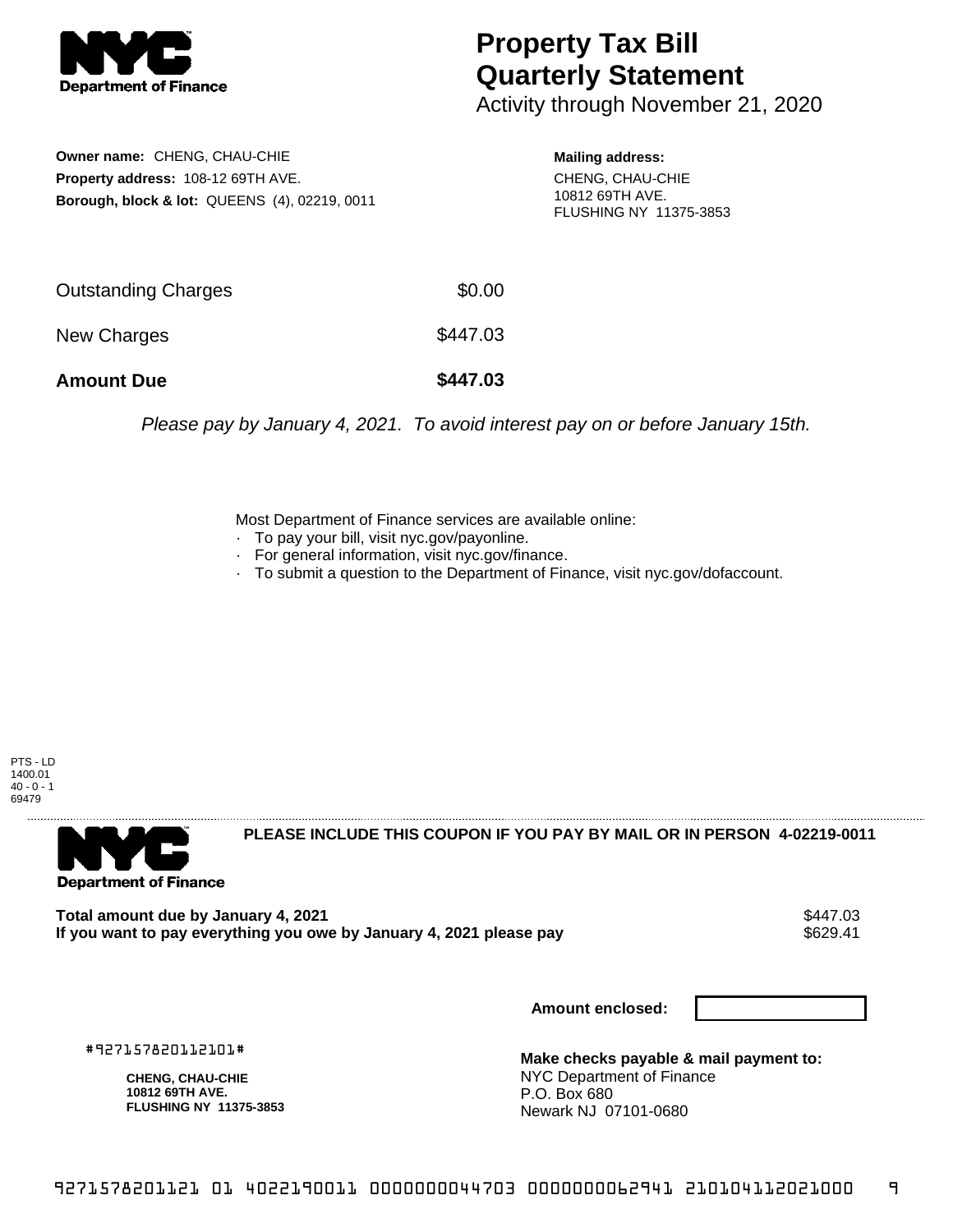

| <b>Billing Summary</b>                              | <b>Activity Date Due Date</b> |            | Amount    |
|-----------------------------------------------------|-------------------------------|------------|-----------|
| Outstanding charges including interest and payments |                               |            | \$0.00    |
| Finance-Property Tax                                |                               | 01/01/2021 | \$0.00    |
| <b>Star Savings</b>                                 | 11/06/2020                    |            | \$164.75  |
| Finance-Property Tax                                |                               | 01/01/2021 | \$0.00    |
| <b>Star Savings</b>                                 | 11/06/2020                    |            | \$164.75  |
| Finance-Property Tax                                |                               | 01/01/2021 | \$0.00    |
| <b>Adopted Tax Rate</b>                             |                               |            | $$-47.22$ |
| <b>Star Savings</b>                                 | 11/06/2020                    |            | \$164.75  |
| Total amount due                                    |                               |            | \$447.03  |

| <b>Tax Year Charges Remaining</b>                                   | <b>Activity Date Due Date</b> |            | Amount    |
|---------------------------------------------------------------------|-------------------------------|------------|-----------|
| Finance-Property Tax                                                |                               | 04/01/2021 | \$0.00    |
| <b>Adopted Tax Rate</b>                                             |                               |            | $$-47.22$ |
| <b>Star Savings</b>                                                 | 11/06/2020                    |            | \$164.75  |
| Early Payment Discount                                              |                               | 04/01/2021 | \$78.61   |
| Total tax year charges remaining                                    |                               |            | \$196.14  |
| If you want to pay everything you owe by January 4, 2021 please pay |                               |            | \$629.41  |
| If you pay everything you owe by January 4, 2021, you would save:   |                               | \$13.76    |           |

## **Home banking payment instructions:**

- 1. **Log** into your bank or online bill pay website.
- 2. **Add** the new payee: NYC DOF Property Tax. Enter your account number, which is your boro, block and lot, as it appears here: 4-02219-0011 . You may also need to enter the address for the Department of Finance. The address is P.O. Box 680, Newark NJ 07101-0680.
- 3. **Schedule** your online payment using your checking or savings account.

## **Did Your Mailing Address Change?** If so, please visit us at **nyc.gov/changemailingaddress** or call **311.**

When you provide a check as payment, you authorize us either to use information from your check to make a one-time electronic fund transfer from your account or to process the payment as a check transaction.